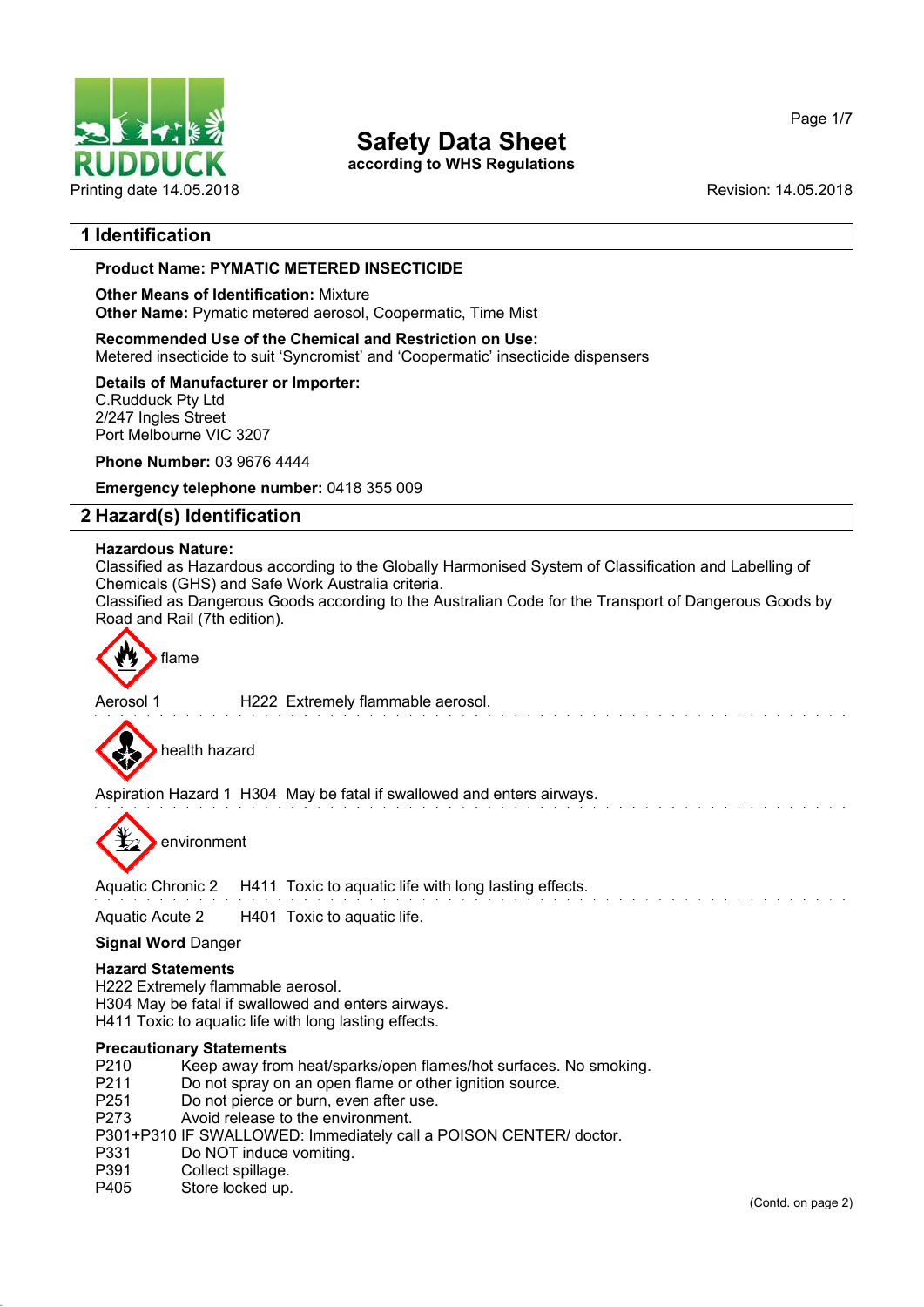Page 2/7

# **Safety Data Sheet according to WHS Regulations**

Printing date 14.05.2018 Revision: 14.05.2018

# **Product Name: PYMATIC METERED INSECTICIDE**

(Contd. of page 1)

P410+P412 Protect from sunlight. Do not expose to temperatures exceeding 50 °C/122 °F. P501 Dispose of contents/container in accordance with local/regional/national regulations.

# **3 Composition and Information on Ingredients**

#### **Chemical Characterization: Mixtures**

**Description:** Mixture of substances listed below with nonhazardous additions.

| <b>Hazardous Components:</b> |                                                                                                                                                                           |             |
|------------------------------|---------------------------------------------------------------------------------------------------------------------------------------------------------------------------|-------------|
|                              | CAS: 68476-85-7 Petroleum gases, liquefied                                                                                                                                | $30 - 60\%$ |
|                              | ♦ Flammable Gases 1, H220; ♦ Press. Gas C, H280                                                                                                                           |             |
|                              | CAS: 64742-48-9 Naphtha (petroleum), hydrotreated heavy                                                                                                                   | $10 - 30\%$ |
|                              | Aspiration Hazard 1, H304; Flammable Liquids 4, H227                                                                                                                      |             |
| CAS: 51-03-6                 | Piperonyl butoxide                                                                                                                                                        | $1 - 9%$    |
|                              | Aquatic Acute 1, H400; Aquatic Chronic 1, H410; Flammable Liquids 4, H227                                                                                                 |             |
| CAS: 8003-34-7               | <b>Pyrethrins and Pyrethroids</b>                                                                                                                                         | $1 - 3%$    |
|                              | Acute Toxicity (Oral) 3, H301; Acute Toxicity (Dermal) 3, H311; $\bigcirc$ Aquatic Acute 1, H400; Aquatic Chronic 1, H410; $\bigcirc$ Acute Toxicity (Inhalation) 4, H332 |             |

#### **Additional information:**

The following note applies to petroleum gases, liquefied (CAS No. 68476-85-7): The classification as a carcinogen or mutagen need not apply if it can be shown that the substance contains less than 0.1 % w/w 1,3-butadiene (CAS No 106-99-0).

The following note applies to naphtha (petroleum), hydrotreated heavy (CAS No. 6472-48-9): The classification as a carcinogen or mutagen need not apply if it can be shown that the substance contains less than 0.1 % w/w benzene (CAS No 71-43-2).

# **4 First Aid Measures**

#### **Inhalation:**

If inhaled, remove to fresh air. If not breathing, give artificial respiration. If breathing is difficult, give oxygen. Seek medical attention if breathing problems develop.

#### **Skin Contact:**

In case of skin contact, immediately remove contaminated clothing and wash affected areas with water and soap. Seek medical attention if symptoms occur.

#### **Eye Contact:**

In case of eye contact, rinse cautiously with water for several minutes. Remove contact lenses, if present and easy to do. Continue rinsing. Seek medical attention.

#### **Ingestion:**

If swallowed, do not induce vomiting. If vomiting occurs spontaneously, keep head below hips to prevent aspiration. Do not give anything by mouth to an unconscious person. Seek immediate medical attention.

#### **Symptoms Caused by Exposure:**

Inhalation: May cause respiratory irritation, dizziness or headache. Intentional misuse by deliberately inhaling content can be fatal.

Skin Contact: May cause skin irritation and defatting.

Eye Contact: May cause eye irritation.

Ingestion: May cause nausea, abdominal irritation, vomiting and pain. May be fatal if swallowed and enters airways.

# **5 Fire Fighting Measures**

**Suitable Extinguishing Media:** Carbon dioxide, dry chemical and foam.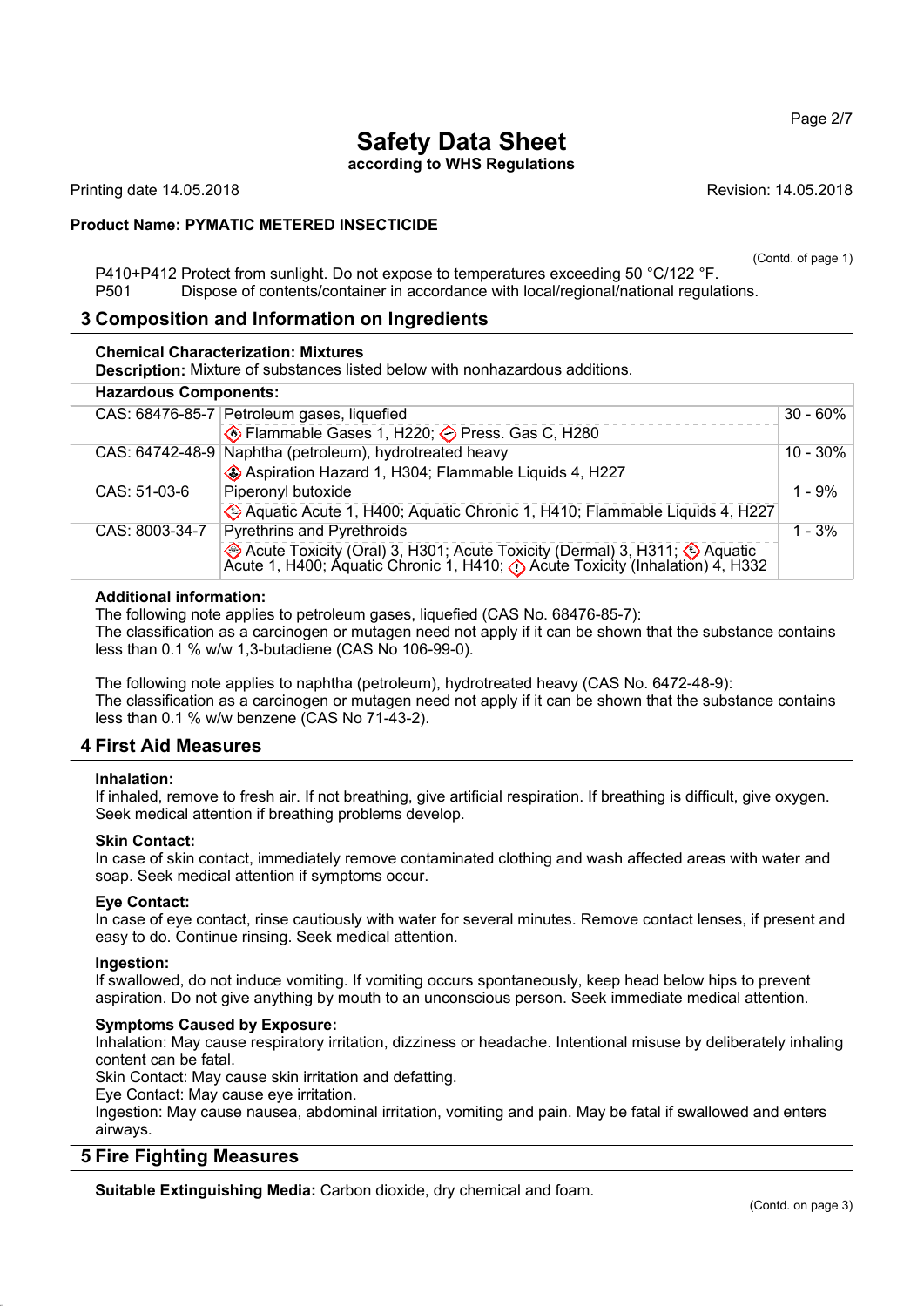**according to WHS Regulations**

Printing date 14.05.2018 **Revision: 14.05.2018** Revision: 14.05.2018

#### **Product Name: PYMATIC METERED INSECTICIDE**

(Contd. of page 2)

#### **Specific Hazards Arising from the Chemical:**

Product is extremely flammable. Vapours may travel considerable distances to a source of ignition where they can ignite, flashback, or explode.

Containers may explode when exposed to extreme heat. Containers close to fire should be removed if safe to do so. Use water spray to cool fire exposed containers.

#### **Special Protective Equipment and Precautions for Fire Fighters:**

When fighting a major fire wear self-contained breathing apparatus and protective equipment.

#### **6 Accidental Release Measures**

#### **Personal Precautions, Protective Equipment and Emergency Procedures:**

Wear an approved self-contained breathing apparatus and full protective clothing. Evacuate all non-essential personnel from affected area. Do not breathe vapours. Shut off all possible sources of ignition and increase ventilation. If safe, damaged cans should be placed in a container outdoors, away from all ignition sources, until pressure has dissipated.

#### **Environmental Precautions:**

In the event of a major spill, prevent spillage from entering drains or water courses.

#### **Methods and Materials for Containment and Cleaning Up:**

Stop leak if safe to do so and absorb spill with sand, earth, vermiculite or some other absorbent material. Collect the spilled material and place into a container outdoors, away from ignition sources, until pressure has dissipated. Ensure adequate ventilation.

# **7 Handling and Storage**

#### **Precautions for Safe Handling:**

Use of safe work practices are recommended to avoid eye or skin contact and inhalation of vapours. Use in a well-ventilated area. DO NOT incinerate or puncture aerosol cans.

Food, beverages and tobacco products should not be stored or consumed where this material is in use. Always wash hands before smoking, eating, drinking or using the toilet. Wash contaminated clothing and other protective equipment before storage or re-use. Provide eyewash fountains and safety showers in close proximity to points of potential exposure.

#### **Conditions for Safe Storage:**

Store in a cool, dry and well ventilated area. Protect from heat, sparks, open flames and hot surfaces. DO NOT incinerate or puncture aerosol cans. Avoid physical damage to containers. Check regularly for spills and leaks. Store at temperatures below 40 °C. Keep away from strong oxidising agents.

# **8 Exposure Controls and Personal Protection**

| <b>Exposure Standards:</b>                 |
|--------------------------------------------|
| CAS: 68476-85-7 Petroleum gases, liquefied |
| WES TWA: 1800 mg/m <sup>3</sup> , 1000 ppm |
| CAS: 8003-34-7 Pyrethrins and Pyrethroids  |
| WES   TWA: $5 \text{ mg/m}^3$<br>Sen       |

#### **Engineering Controls:**

Provide exhaust ventilation or other engineering controls to keep the airborne concentrations of vapour below occupational exposure standards.

#### **Respiratory Protection:**

Respiratory protection is not necessary if the ventilation is adequate. Avoid working in and breathing spray mist.

Use an approved vapour respirator under conditions where exposure to the substance is apparent (e.g. generation of high concentrations of mist or vapour, inadequate ventilation, development of respiratory tract

Page 3/7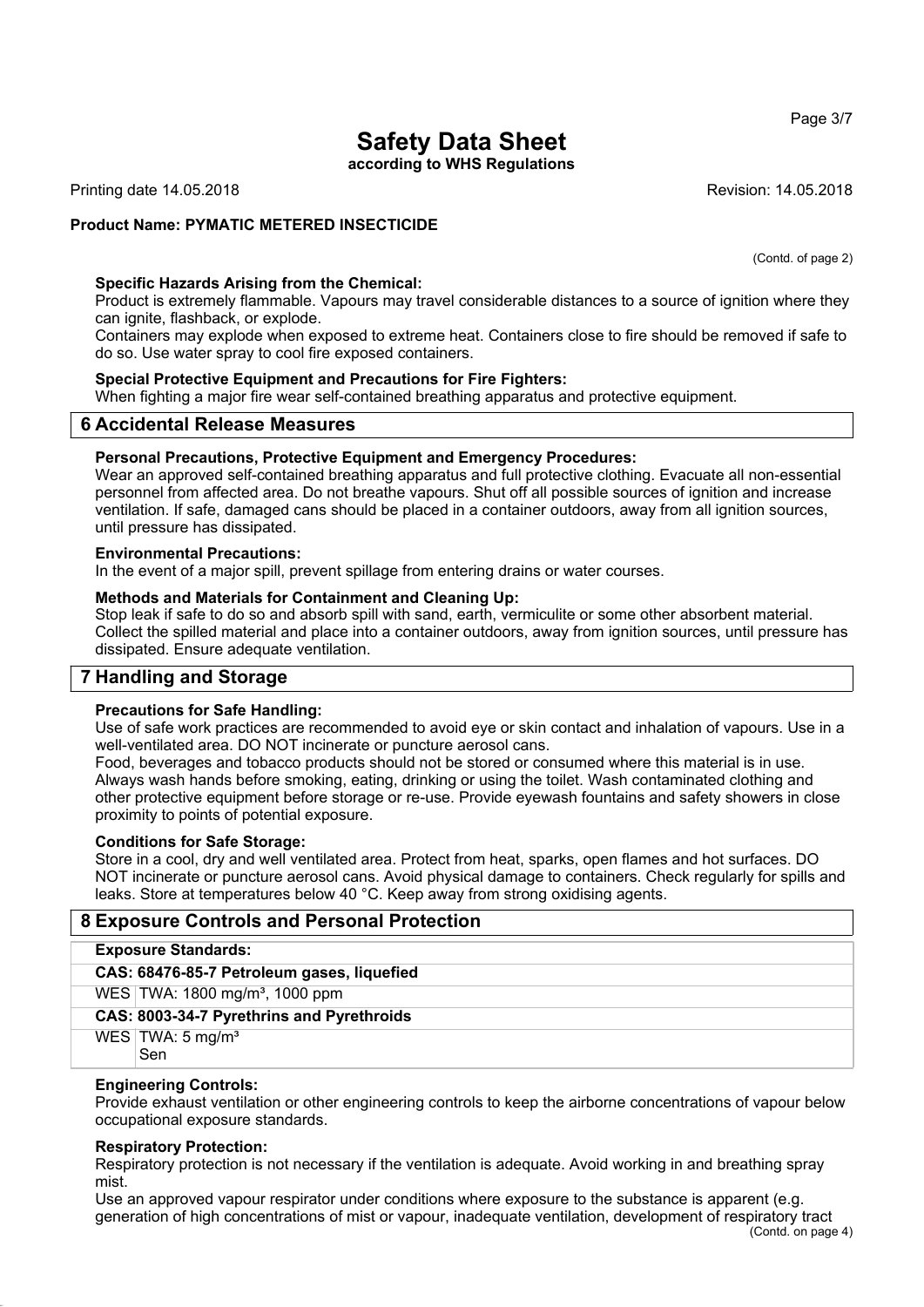Page 4/7

# **Safety Data Sheet**

**according to WHS Regulations**

Printing date 14.05.2018 **Revision: 14.05.2018** Revision: 14.05.2018

#### **Product Name: PYMATIC METERED INSECTICIDE**

(Contd. of page 3)

irritation) and engineering controls are not feasible. See Australian Standards AS/NZS 1715 and 1716 for more information.

#### **Skin Protection:**

Impermeable gloves. See Australian/New Zealand Standard AS/NZS 2161 for more information. When selecting gloves for use against certain chemicals, the degradation resistance, permeation rate and permeation breakthrough time should be considered.

Occupational protective clothing (depending on conditions in which it has to be used, in particular as regards the period for which it is worn, which shall be determined on the basis of the seriousness of the risk, the frequency of exposure to the risk, the characteristics of the workstation of each worker and the performance of the protective clothing). See Australian/New Zealand Standard AS/NZS 4501 for more information.

#### **Eye and Face Protection:**

Eye and face protectors for protection against splashing materials or liquids. See Australian/New Zealand Standard AS/NZS 1337 for more information.

# **9 Physical and Chemical Properties**

| Appearance:                                                              |                             |
|--------------------------------------------------------------------------|-----------------------------|
| Form:                                                                    | Aerosol                     |
| Colour:                                                                  | Clear                       |
| Odour:                                                                   | Spearmint odour             |
| <b>Odour Threshold:</b>                                                  | No information available    |
| pH-Value:                                                                | No information available    |
| <b>Melting point/freezing point:</b>                                     | No information available    |
| <b>Initial Boiling Point/Boiling Range:</b>                              | No information available    |
| <b>Flash Point:</b>                                                      | Not applicable, as aerosol. |
| <b>Flammability:</b>                                                     | Extremely flammable aerosol |
| <b>Auto-ignition Temperature:</b>                                        | No information available    |
| <b>Decomposition Temperature:</b>                                        | No information available    |
| <b>Explosion Limits:</b>                                                 |                             |
| Lower:                                                                   | No information available    |
| Upper:                                                                   | No information available    |
| <b>Vapour Pressure:</b>                                                  | 50 - 60 psi                 |
| Density:                                                                 | Not determined.             |
| <b>Relative Density:</b>                                                 | No information available    |
| <b>Vapour Density:</b>                                                   | No information available    |
| <b>Evaporation Rate:</b>                                                 | No information available    |
| <b>Solubility in Water:</b>                                              | Immiscible                  |
| <b>Partition Coefficient (n-octanol/water):</b> No information available |                             |
| <b>Viscosity:</b>                                                        | No information available    |
| VOC:                                                                     | 98 %                        |

#### **10 Stability and Reactivity**

**Possibility of Hazardous Reactions:** Hazardous polymerisation will not occur.

**Chemical Stability:** Stable at ambient temperature and under normal conditions of use.

**Conditions to Avoid:** Heat, sparks, open flames and hot surfaces.

**Incompatible Materials:** Strong oxidising agents

**Hazardous Decomposition Products:** No hazardous decomposition products known.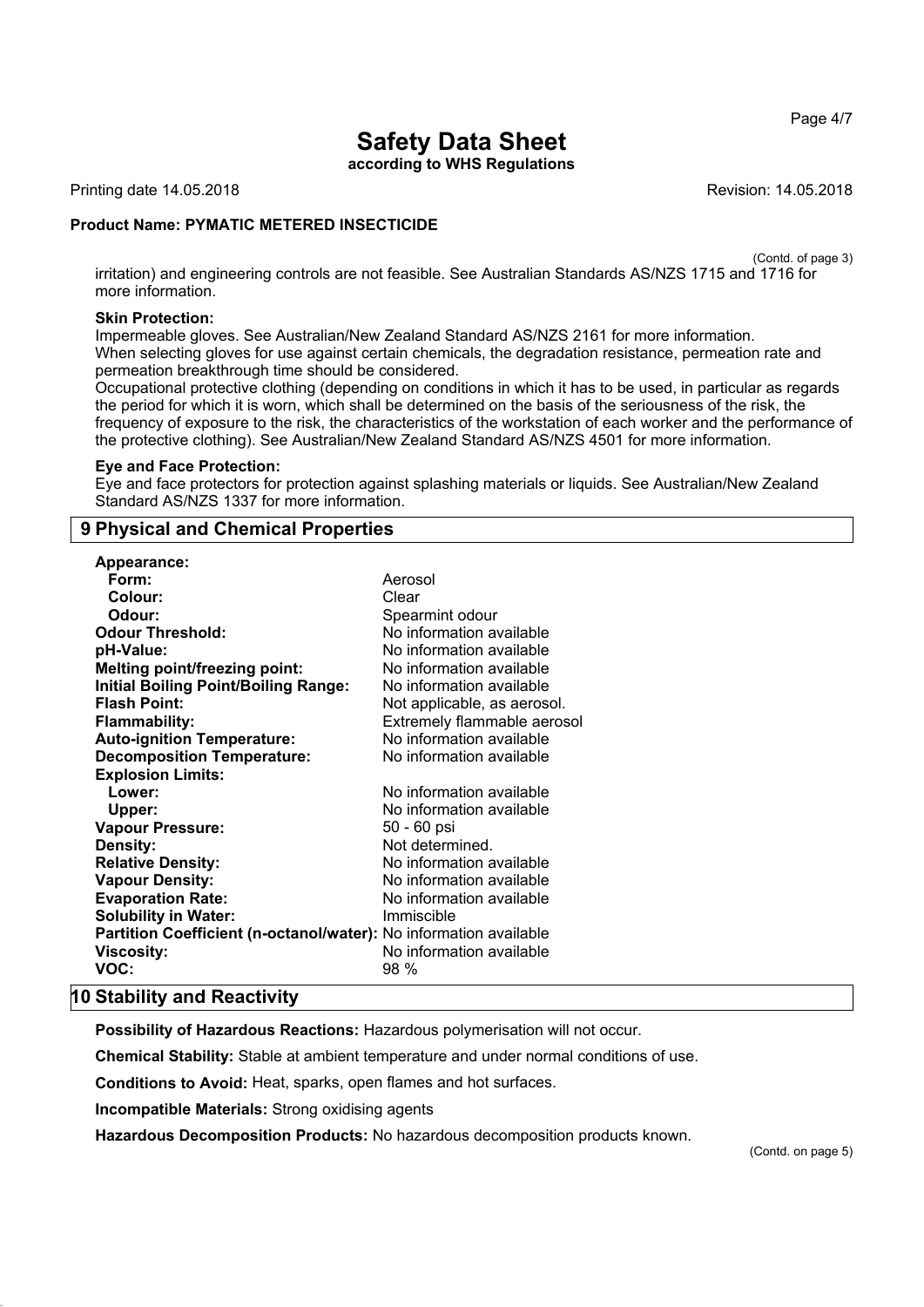**according to WHS Regulations**

Printing date 14.05.2018 **Revision: 14.05.2018** Revision: 14.05.2018

#### **Product Name: PYMATIC METERED INSECTICIDE**

(Contd. of page 4)

# **11 Toxicological Information**

| <b>Toxicity:</b>                                                       |           |                                                         |
|------------------------------------------------------------------------|-----------|---------------------------------------------------------|
| LD <sub>50</sub> /LC <sub>50</sub> Values Relevant for Classification: |           |                                                         |
|                                                                        |           | CAS: 64742-48-9 Naphtha (petroleum), hydrotreated heavy |
| Oral                                                                   | $LD_{50}$ | >5000 mg/kg (rat)                                       |
| Dermal                                                                 | $LD_{50}$ | >3000 mg/kg (rabbit)                                    |
|                                                                        |           | CAS: 51-03-6 Piperonyl butoxide                         |
| Oral                                                                   | $LD_{50}$ | 7181 mg/kg (rat)                                        |
| Dermal                                                                 | $LD_{50}$ | >2000 mg/kg (rabbit)                                    |
|                                                                        |           | Inhalation $ LC_{50}/4 h  > 5.9$ mg/l (rat)             |
|                                                                        |           | CAS: 8003-34-7 Pyrethrins and Pyrethroids               |
| Oral                                                                   | $LD_{50}$ | 200 mg/kg mg/kg (rat)                                   |
| Dermal                                                                 | $LD_{50}$ | 300 mg/kg mg/kg (rabbit)                                |

#### **Acute Health Effects**

#### **Inhalation:**

May cause respiratory irritation, dizziness or headache. Intentional misuse by deliberately inhaling content can be fatal.

**Skin:** May cause skin irritation and defatting.

**Eye:** May cause eye irritation.

**Ingestion:**

May cause nausea, abdominal irritation, vomiting and pain. May be fatal if swallowed and enters airways.

**Skin Corrosion / Irritation:** Based on classification principles, the classification criteria are not met.

**Serious Eye Damage / Irritation:** Based on classification principles, the classification criteria are not met.

**Respiratory or Skin Sensitisation:** Based on classification principles, the classification criteria are not met.

**Germ Cell Mutagenicity:** Based on classification principles, the classification criteria are not met.

#### **Carcinogenicity:**

Piperonyl butoxide is classified by IARC as a Group 3 - Not classifiable as to its carcinogenicity to humans.

**Reproductive Toxicity:** Based on classification principles, the classification criteria are not met.

#### **Specific Target Organ Toxicity (STOT) - Single Exposure:**

Based on classification principles, the classification criteria are not met.

#### **Specific Target Organ Toxicity (STOT) - Repeated Exposure:**

Based on classification principles, the classification criteria are not met.

**Aspiration Hazard:** May be fatal if swallowed and enters airways.

**Chronic Health Effects:** Prolonged or repeated exposure may cause dizziness and headache.

**Existing Conditions Aggravated by Exposure:** No information available

**Additional toxicological information:**

(Contd. on page 6)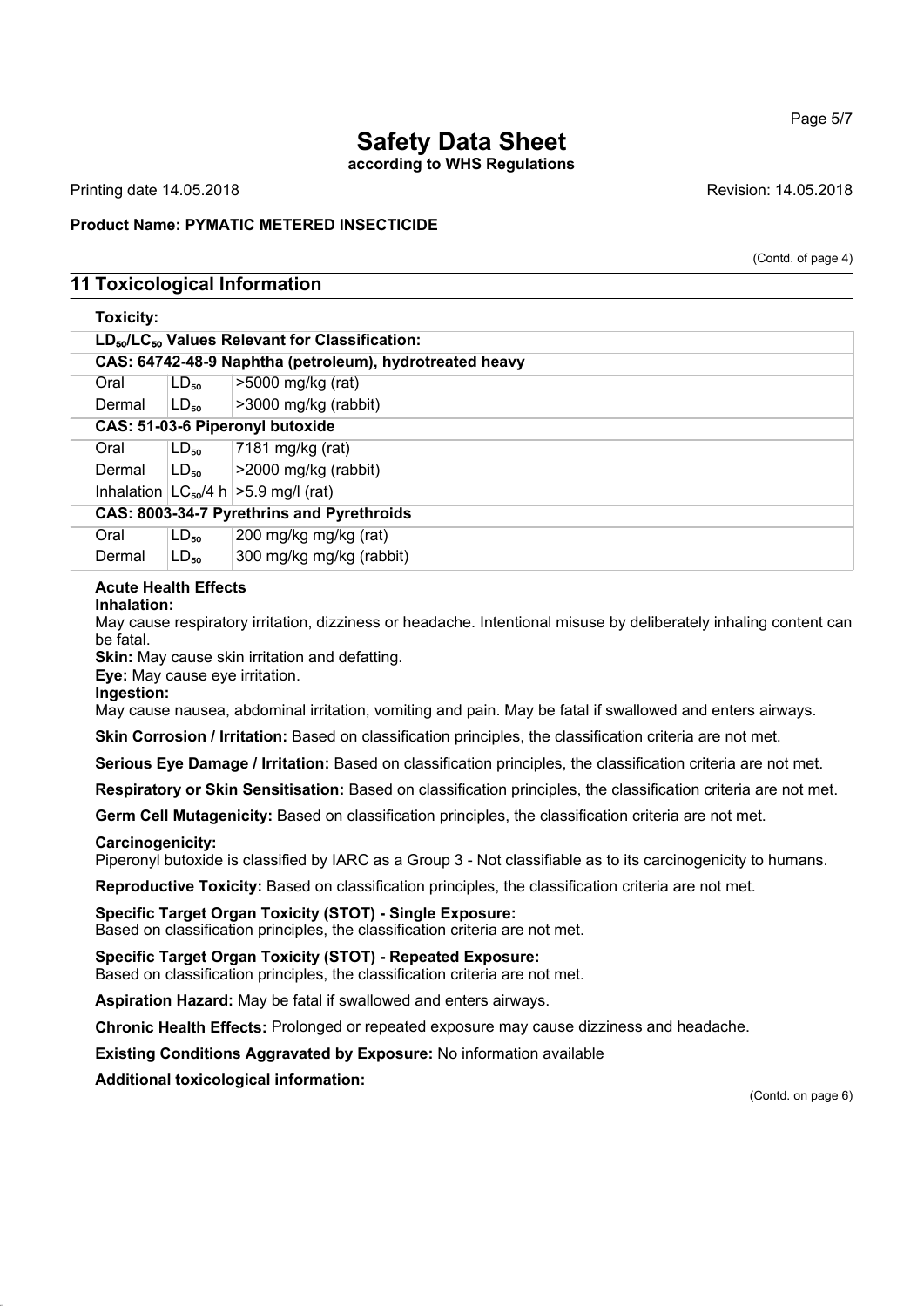Page 6/7

# **Safety Data Sheet according to WHS Regulations**

Printing date 14.05.2018 **Revision: 14.05.2018** Revision: 14.05.2018

# **Product Name: PYMATIC METERED INSECTICIDE**

(Contd. of page 5)

The Australian Acceptable Daily Intake (ADI) for piperonyl butoxide for a human is 0.1 mg/kg/day, set for the public for daily, lifetime exposure. This is based on the NOAEL of 16 mg/kg/day, the level determined to show no effects during long term exposure for the most sensitive indicators and the most sensitive species. The Australian ADI for pyrethrins (pyrethrum extracts) for a human is 0.04 mg/kg/day, set for the public for daily, lifetime exposure. This is based on the NOAEL of 4 mg/kg/day.

(Ref: Australian Pesticides and Veterinary Medicines Authority, 'Acceptable Daily Intakes for Agricultural and Veterinary Chemicals', 2018).

# **12 Ecological Information**

#### **Ecotoxicity:**

**Aquatic toxicity:**

Toxic to aquatic life with long lasting effects.

|           | CAS: 64742-48-9 Naphtha (petroleum), hydrotreated heavy               |  |
|-----------|-----------------------------------------------------------------------|--|
|           | $LC_{50}/96$ h 2,200 mg/l (fathead minnow)                            |  |
|           | $LC_{50}/48$ h $>1,000$ ppm (golden orfe)                             |  |
|           | CAS: 51-03-6 Piperonyl butoxide                                       |  |
| $LD_{50}$ | >2,250 mg/kg (bobwhite quail)                                         |  |
|           | $LC_{50}/96$ h $ 5.37$ ppm (bluegill)                                 |  |
|           | 6.12 ppm (rainbow trout)                                              |  |
|           | $LC_{50}/48$ h 0.51 ppm (daphnia)                                     |  |
| $LC_{50}$ | >5,620 ppm (bobwhite quail) (5 day dietary)                           |  |
|           | >5,620 ppm (mallard) (5 day dietary)                                  |  |
|           | Denstatense sol Demodel: Blun Na funksion i kunt information in india |  |

**Persistence and Degradability:** No further relevant information available.

**Bioaccumulative Potential:** No further relevant information available.

**Mobility in Soil:** No further relevant information available. **Other adverse effects:** No further relevant information available.

# **13 Disposal Considerations**

#### **Disposal Methods and Containers:**

Dispose according to applicable local and state government regulations. DO NOT incinerate or puncture aerosol cans.

**Special Precautions for Landfill or Incineration:** Please consult your state Land Waste Management Authority for more information.

# **14 Transport Information**

| <b>UN Number</b><br>ADG, IMDG, IATA               | 1950            |
|---------------------------------------------------|-----------------|
| <b>Proper Shipping Name</b><br>ADG, IMDG, IATA    | <b>AEROSOLS</b> |
| <b>Dangerous Goods Class</b><br><b>ADG Class:</b> | 2.1             |
| <b>Packing Group:</b>                             | Not applicable  |
| <b>EMS Number:</b>                                | $F-D.S-U$       |
| <b>Hazchem Code:</b>                              | Not applicable  |